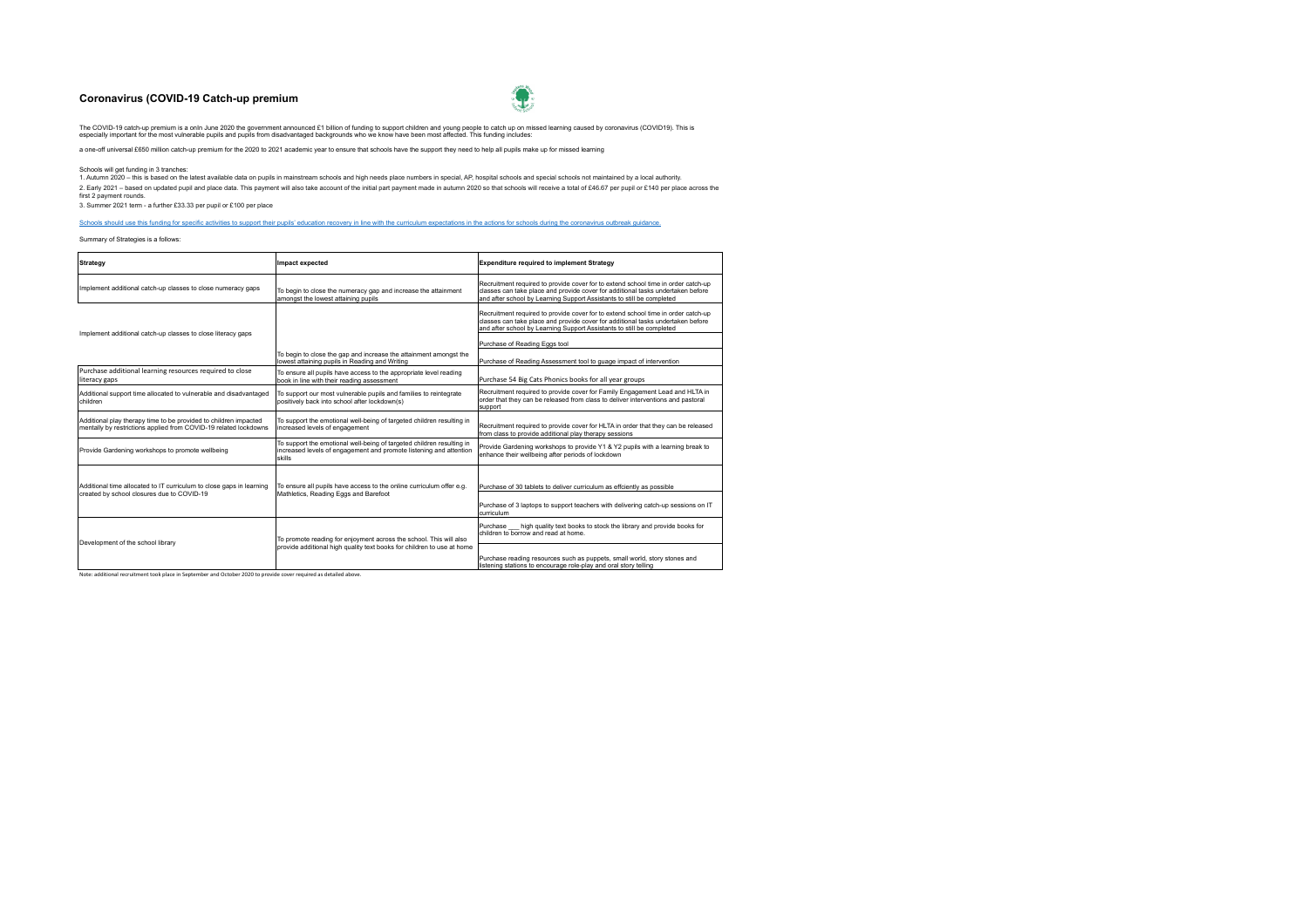## **COVID-19 Catch-up Funding**

| £20,403 | 2020-21 (Expected Funding)      |
|---------|---------------------------------|
| £20,403 | <b>Funding received to date</b> |
| £0      | Remaining funding due           |



| <b>Whole School Strategy</b>                                                                                       |                                                                                                        |                                                                                                                                                                                                                  |                                                                                                                                                                                                                                                             |                    |  |  |  |  |
|--------------------------------------------------------------------------------------------------------------------|--------------------------------------------------------------------------------------------------------|------------------------------------------------------------------------------------------------------------------------------------------------------------------------------------------------------------------|-------------------------------------------------------------------------------------------------------------------------------------------------------------------------------------------------------------------------------------------------------------|--------------------|--|--|--|--|
| <b>Specific Strategy</b>                                                                                           | <b>Type of Expenditure</b>                                                                             | <b>Purpose of Expenditure</b>                                                                                                                                                                                    | Impact                                                                                                                                                                                                                                                      | Amount             |  |  |  |  |
| Implement additional catch-up classes to close numeracy gaps                                                       | Additional Learning Support Assistant staff costs - 3.5 hours per week<br>(£10.69 per hour) x 28 weeks | Provide Mathletics classes before and after school                                                                                                                                                               | Y2 Maths attainment: 7% increase from<br>below to expected                                                                                                                                                                                                  | £1,047.62          |  |  |  |  |
| Additional phonics interventions to help individual pupils to close gaps                                           | Additional Learning Support Assistant staff costs - 3 hours per week (£10.69<br>per hour) x 28 weeks   | Allow release time for Learning Support Assistants to provide phonics interventions                                                                                                                              | EYFS Phonics attainment 10% increase<br>from below to expected. Y1 Phonics<br>lattainment 65% increase from below to<br>lexpected. Y2 19% increase from below to<br>expected                                                                                | £897.96            |  |  |  |  |
| Implement additional catch-up classes to close literacy gaps                                                       | Reading Eggs subscription and Reading Assessment Tool                                                  | To provide an online programme for interventions and home learning to support the school's Reading and<br>Phonics curriculum                                                                                     | EYFS Phonics attainment 10% increase<br>from below to expected. Y1 Phonics<br>lattainment 65% increase from below to<br>expected, Y2 19% increase from below to<br>expected                                                                                 | £1.491.00          |  |  |  |  |
| Additional learning resources required to close literacy gaps                                                      | Big Cats Phonics books                                                                                 | To provide resources for interventions and home learning to support the school's Reading and Phonics<br>lcurriculum                                                                                              | EYFS Phonics attainment 10% increase<br>from below to expected. Y1 Phonics<br>lattainment 65% increase from below to<br>expected, Y2 19% increase from below to<br>expected                                                                                 | £194.40            |  |  |  |  |
| Provide Gardening workshops to promote wellbeing                                                                   | per hour) x 28 weeks                                                                                   | Additional Learning Support Assistant staff costs - 2 hours per week (£10.69 Provide Gardening workshops to provide Y1 & Y2 pupils with a learning break to enhance their wellbeing<br>after periods of lockdown | Pupil mental health and well-being is a<br>priority to ensure it is consistently and<br>robustly supported                                                                                                                                                  | £598.64            |  |  |  |  |
| Additional support time allocated to vulnerable and disadvantaged children                                         | Additional Learning Support Assistant staff costs - 6 hours per week (£10.69<br>per hour) x 28 weeks   | Allow Family Engagement Lead time out of class to deliver weekly small group interventions<br>Allow HLTA time out of class to provide additional play therapy sessions for children affected by lockdown         | Children have had bespoke support from FEL<br>& HLTA to meet their individual mental health<br>and well-being needs as a result of the<br>pandemic. Parents have also been supported<br>during this time with regular correspondence<br>all logged on CPOMS | £897.96<br>£897.96 |  |  |  |  |
| Additional time allocated to IT curriculum to close gaps in learning created by school<br>closures due to COVID-19 | 5 x tablets purchased                                                                                  | Enable additional IT curriculum time to be allocated for pupils who missed out during periods of remote<br>learning                                                                                              | All pupils have access to the online<br>curriculum offer which includes:<br>Mathletics, Reading Eggs and Barefoot<br>Computing                                                                                                                              | £1,450.00          |  |  |  |  |
| <b>GRAND TOTAL</b>                                                                                                 |                                                                                                        |                                                                                                                                                                                                                  |                                                                                                                                                                                                                                                             | £7,475.54          |  |  |  |  |
| Remaining Spend from allocation to date                                                                            |                                                                                                        |                                                                                                                                                                                                                  |                                                                                                                                                                                                                                                             | £12,927.46         |  |  |  |  |
| Carry Forward into 2021-22                                                                                         |                                                                                                        |                                                                                                                                                                                                                  |                                                                                                                                                                                                                                                             | £12,927.46         |  |  |  |  |